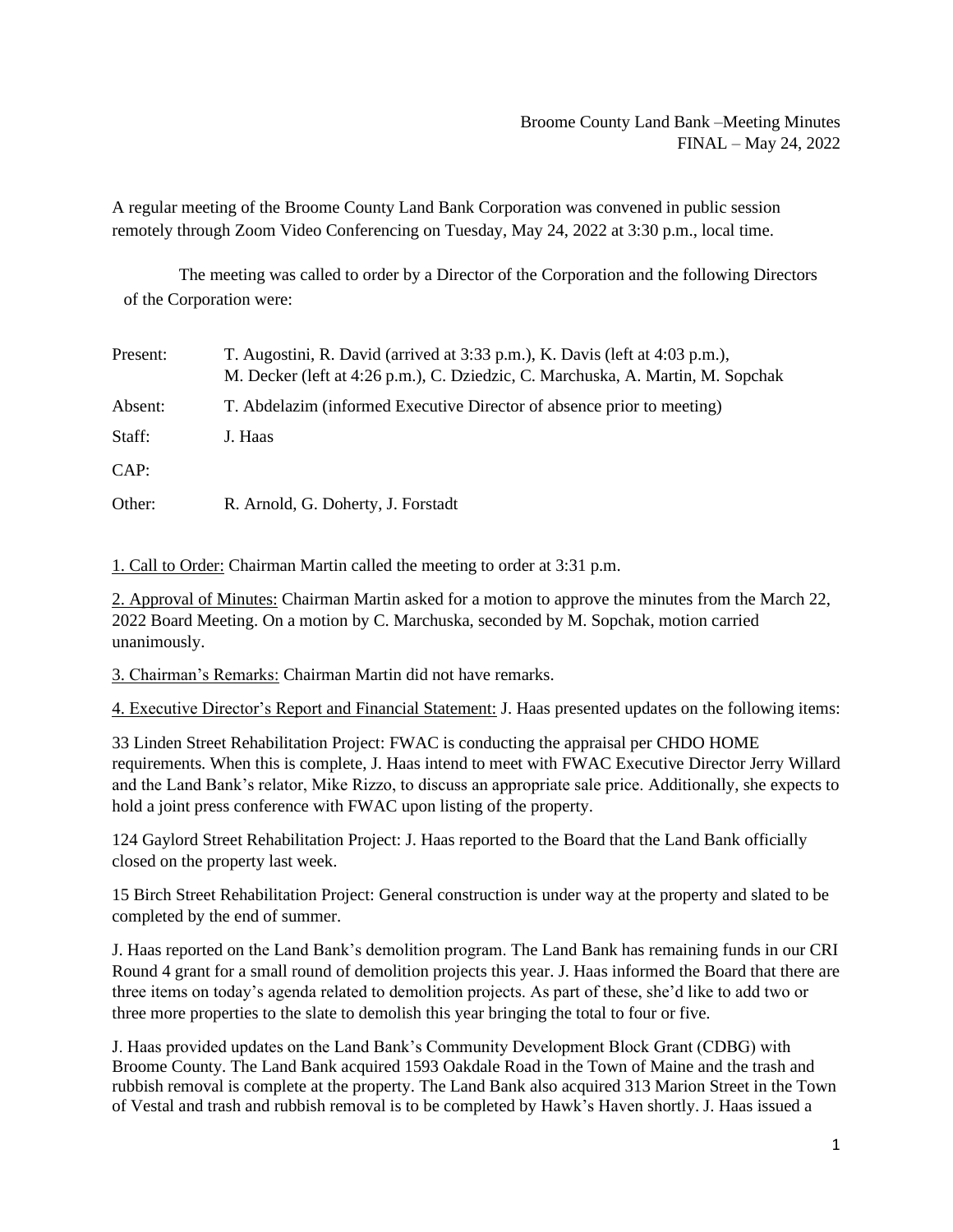request for quotes for tree removal services. She informed the Board that there are two large trees in the front yard that need to be removed as soon as possible. Further, the Land Bank is in receipt of eight proposals for environmental testing and consulting services. J. Haas reminded the Board that similarly to our demolition term contract, she will not take part in the selection process for this contract either. She also reported to the Board that qualifications for architecture and engineering services are due on May 31<sup>st</sup>. She expects that a small group of Board members will undertake interviews later next week in order to approve a contract the first full week in June. At this point, she deferred to Chairman Martin. Chairman Martin informed the Board that the proposals received for environmental testing and consulting will be evaluated based on price; therefore, interviews may not be necessary while qualifications due on the  $31<sup>st</sup>$ will need to be evaluated through interviews. He gauged Board member interest in participating in the small selection group. Several Board members expressed interest then Chairman Martin deferred back to J. Haas. She informed the Board that her request of the Board to conduct interviews in a short time frame is due to the Land Bank's CDBG grant timeline as well as the fact that she will be out of the office for an extended period of time toward the end of June for some exciting personal reasons. She expressed to the Board that she would like to have executed agreements in place with firms to conduct the required environmental testing and any preliminary architectural and structural engineering work before she is out of the office.

J. Haas briefed the Board on updates related to the City of Binghamton's award of American Rescue Plan Act (ARPA) funds to the Land Bank. She reported that there is an item on today's agenda to enter into an agreement with the City for ARPA funds to support the Land Bank's Affordable Homes Program. She reminded the Board that the Land Bank currently holds title to 52 Beethoven Street, 34 Andrews Avenue and 61 Park Avenue to include in the City's ARPA program as rehabilitation projects. J. Haas briefly covered 21 Walnut Street on the City's West Side. The Land Bank is exploring the idea of perhaps doing another project like 3 King Avenue but needs to work through specifics of what that would entail.

J. Haas briefed the Board on updates related to Broome County's award of American Rescue Plan Act (ARPA) funds to the Land Bank. She reported that there is an item on today's agenda to enter into an agreement with the County for ARPA funds to support the Land Bank's County-wide demolition program. She reminded the Board that the Land Bank still has funds remaining in our CRI grant and that she foresees a slight possibility of a small draw from the proposed grant award this year but not a significant amount.

J. Haas reported that she received an inquiry from a private property owner about whether the Land Bank could award a tipping fee waiver to a demolition project this individual wants to undertake. She reminded the Board that it's a common practice for the Land Bank to assist nonprofit organizations and local municipalities with tipping fee waivers. However, the Land Bank has not assisted private property owners in the past and she recommended that the Land Bank follow past precedent. If any Board members are interested in specifics, she asked them to reach out to her individually and she could share the inquiry.

J. Haas closed with the financial report.

5. Public/Community Advisory Panel Comments: Chairman Martin opened the floor for comments. Seeing none, Chairman Martin moved onto the next agenda item.

6. Resolution Authorizing the Acquisition of Properties from Broome County (Resolution 2022-07): J. Haas listed two properties to be acquired in "Exhibit A": 179 Floral Avenue in the Village of Johnson City and 10137 NYS Rt. 79 in the Town of Lisle. Both properties are intended to be demolished using remaining CRI funds. The acquisition price of each property is \$1. Chairman Martin thanked the County Executive's Office and Legislature for working with the Land Bank to identify these properties for demolition. Chairman Martin then requested a motion to authorize the acquisition of 179 Floral Avenue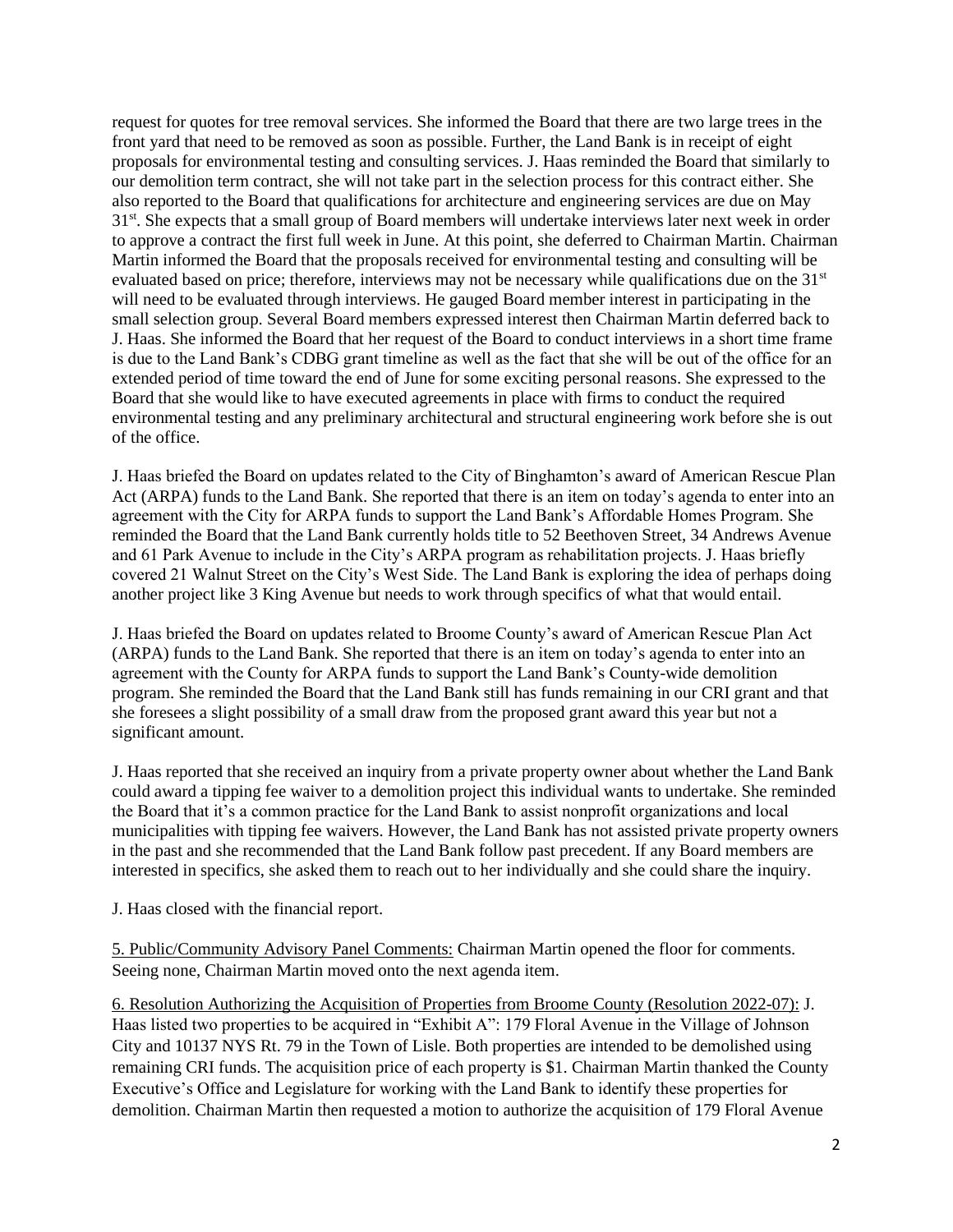in the Village of Johnson City and 10137 NYS Rt. 79 in the Town of Lisle from Broome County for the purposes of demolition. On a motion by C. Dziedzic, seconded by C. Marchuska, motion carried unanimously.

7. Resolution to Approve a Proposed Demolition Project – 179 Floral Avenue, Village of Johnson City (Resolution 2022-08): J. Haas briefed the Board on where the property is located and what kind of condition exists. The property is located on a heavy traffic road in the Village of Johnson City. Village Building & Code Enforcement has structurally condemned the property due to internal and external deterioration of the structure. J. Haas expressed that she had mailed side lot interest letters to nearby property owners and has not received interest yet. However, local nonprofit VINES has expressed interest in acquiring the lot to create a community garden. J. Haas concluded with the estimated project budget of \$30,001. Chairman Martin requested a motion to approve a proposed demolition project at 179 Floral Avenue in the Village of Johnson City. On a motion by T. Augostini, seconded by M. Decker, motion carried unanimously.

8. Resolution to Approve a Proposed Demolition Project – 10137 NYS Route 79, Town of Lisle (Resolution 2022-09): J. Haas briefed the Board on where the property is located and what kind of condition exists. The property is located near a highway in the Town of Lisle. She reported that she is seeking a structural condemnation letter from the municipality due to the structure's current condition. The roof on the residential structure has caved in while the detached garage has collapsed. J. Haas expressed that she had mailed side lot interest letters to nearby property owners and has not received interest yet. She concluded with the estimated project budget of \$23,001. Chairman Martin requested a motion to approve a proposed demolition project at 10137 NYS Route 79 in the Town of Lisle. On a motion by M. Sopchak, seconded by K. Davis, motion carried unanimously.

9. Executive Session to Discuss the Disposition of Real Property: Chairman Martin asked J. Haas if Executive Session was necessary to discuss the next two agenda items. She expressed that it was not. Chairman Martin moved onto the next agenda item.

10. Resolution Authorizing the Executive Director to Execute a Sale Contract for the Sale of 147 and 151 Front Street in the Town of Vestal to the Town of Vestal (Resolution 2022-10): J. Haas reminded the Board that this vacant lot is a result from a demolition that took place several years ago. The prior Executive Director issued a Request for Proposals and J. Haas also attempted a second and third time with no success. After discussions with Town of Vestal Supervisor John Schaffer, the Town of Vestal agreed to take title of the properties. The Land Bank is transferring the properties for \$2. After a brief discussion, Chairman Martin called for a motion to authorize the Executive Director to execute a sales contract for the sale of 147 and 151 Front Street in the Town of Vestal to the Town of Vestal. On a motion by R. David, seconded by M. Sopchak, motion carried unanimously.

11. Resolution Authorizing the Executive Director to Execute a Sale Contract for the Sale of 179 Main Street in the Town of Kirkwood to Broome County (Resolution 2022-11): J. Haas reminded the Board that this vacant lot is a result from a demolition that took place in the Land Bank's most recent round of demolition projects. Both J. Haas and Town of Kirkwood Supervisor Lew Grubham attempted to identify a buyer or adequate disposition plan that did not yield results. After discussions with County administration, Broome County has agreed to take title of the property and make it available for purchase in one of their next auctions. The Land Bank is transferring the property for \$1. After a brief discussion, Chairman Martin called for a motion to authorize the Executive Director to execute a sales contract for the sale of 179 Main Street in the Town of Kirkwood to Broome County. On a motion by C. Marchuska, seconded by R. David, motion carried unanimously.